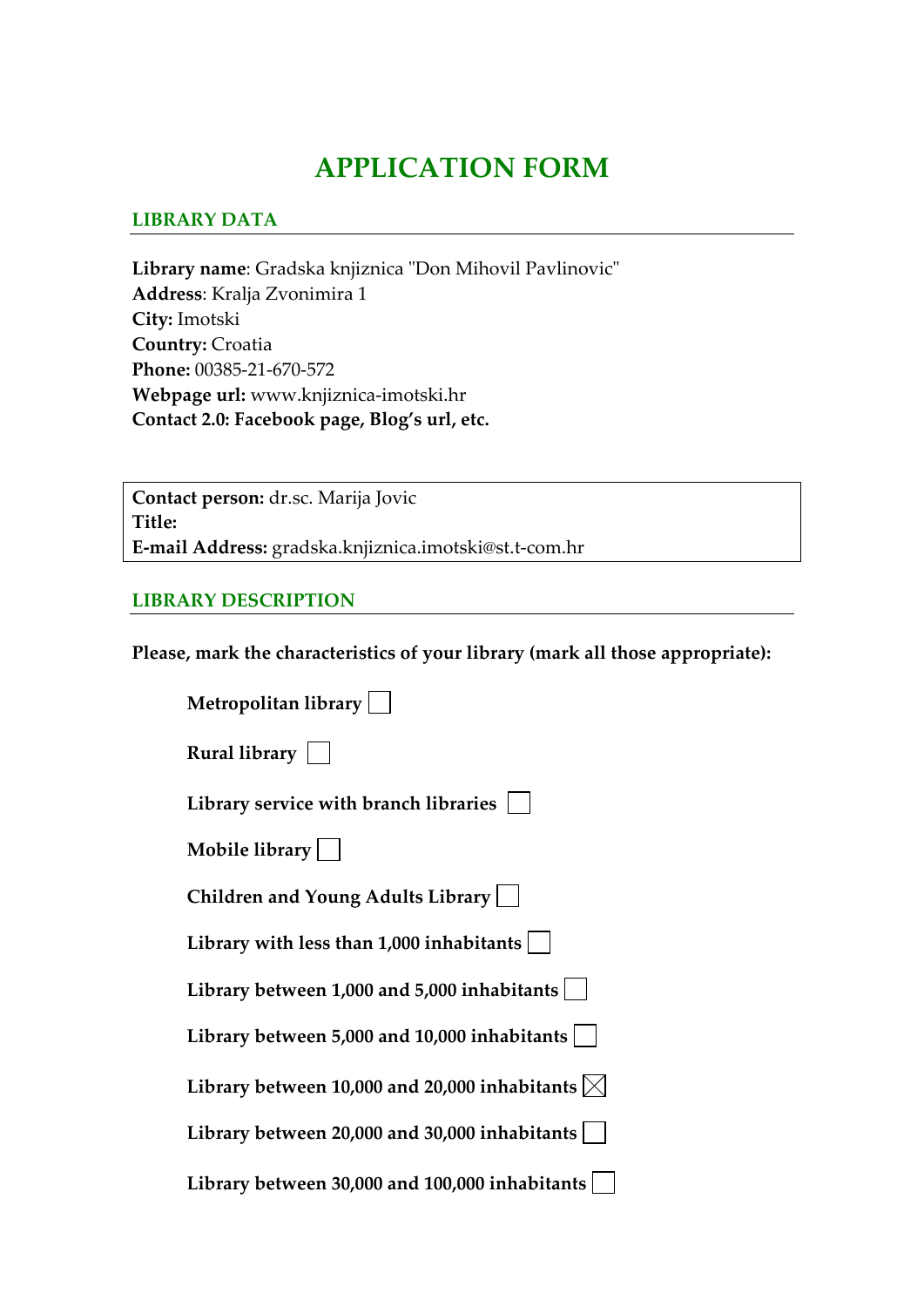| Library between 100,000 and 200,000 inhabitants $\lfloor$ |  |  |
|-----------------------------------------------------------|--|--|
|-----------------------------------------------------------|--|--|

**Library between 200,000 and 500,000 inhabitants**

**Library with more than 500,000 inhabitants**

### **MORE INFORMATION**

# **Please, tell us a bit more about your library, pictures are also welcome:**

**Short description:** Public Library "Don Michael Pavlinović" is located in a completely renovated areas of city houses. Senior citizens building Libraries also called DOMLJAN house, according to its original owners, a prominent urban families Domljan. Family first president of the Croatian Parliament Dr. Zarko Domljan after moving to Zagreb sold the house built in the late 1932.god. to Imotski town. Although written information about the architect and the exact year of construction of the house, no, it is assumed that the built in 30‐ies, and Dr. Domljan accurately assumed that this was the year mentioned. Since 2001. The Ministry of Culture funded the restoration DOMLJAN home for library. Until then, the building has housed several unorganized urban institutions and associations. The main investor is Imotski Public Library. The project, now incorporates a full library service to citizens. From borrowing books, reading room, Internet service to their pupils in spaces reserved for them for a few hours. Renovated library building that is more important buildings and because Imotski until 2006. had not had any independent institution, public library. The library was only one department other cultural institutions in the City. Through the efforts of the present director of the PhD. Mary Jovic library is independent, and is the holder of all cultural events in the City.

**Current library programs:** In our area there are 18 000 books. The Library exists preschool department, school of literature, high school,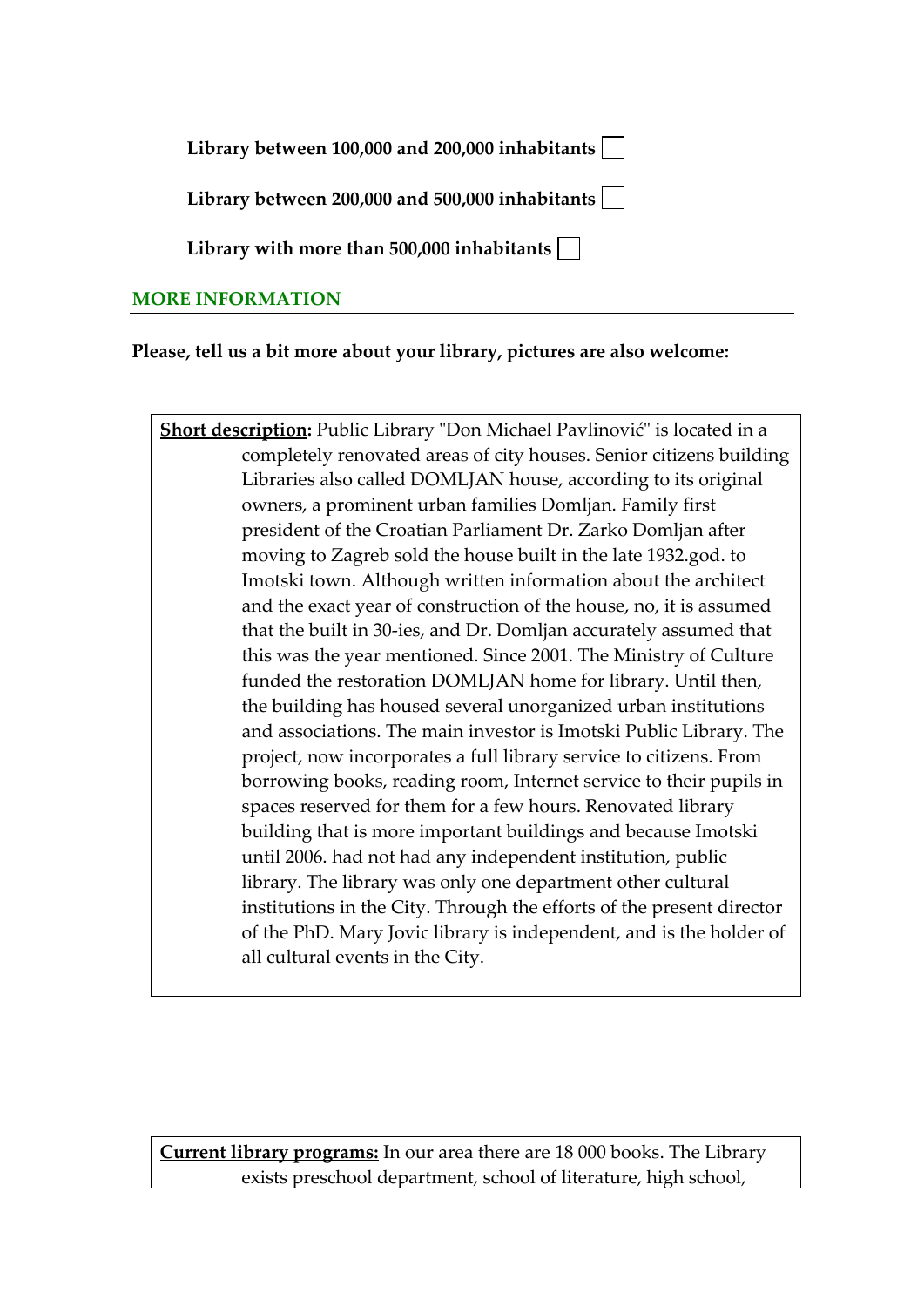department of adult books and archives. In adult our users rarely go disappointed. I always find something for them any books for a hobby or professional reading. In the archives department which is located in the attic are old valuable books that are now almost out of print. Often find themselves exactly where they need such books. It also opens the door then Libraries and wholeheartedly help them.

Reading Room at the department our users can then look at what they are interested in these books, and they go back to the department. Of course the books are kept, and librarians do not allow taking and lending outside. The department Library users can then read newspapers and use encyclopedias and specialized reading that is not there.

Literary and poetic evenings, book promotions, exhibitions ...

#### **Please tell us about the kind of activities you would be interested in doing with your sister library:**

Informal cooperation on exchange activities affiliated libraries pictures…

**Languages your staff speaks:** Croatian

**Languages users speak/read:** Croatian

#### **Preferred countries for cooperation:**

Switzerland or Belgium

# **Please, tell us a bit about the features of the library that ideally you would like to cooperate with:**

 Such that a small library as we with fewer employees and creative ideas. At the beginning of cooperation can be so that we exchange photos of their and our activities that they appear on their portals on what is happening in our country, and we also what happens with them. to exchange some creative final